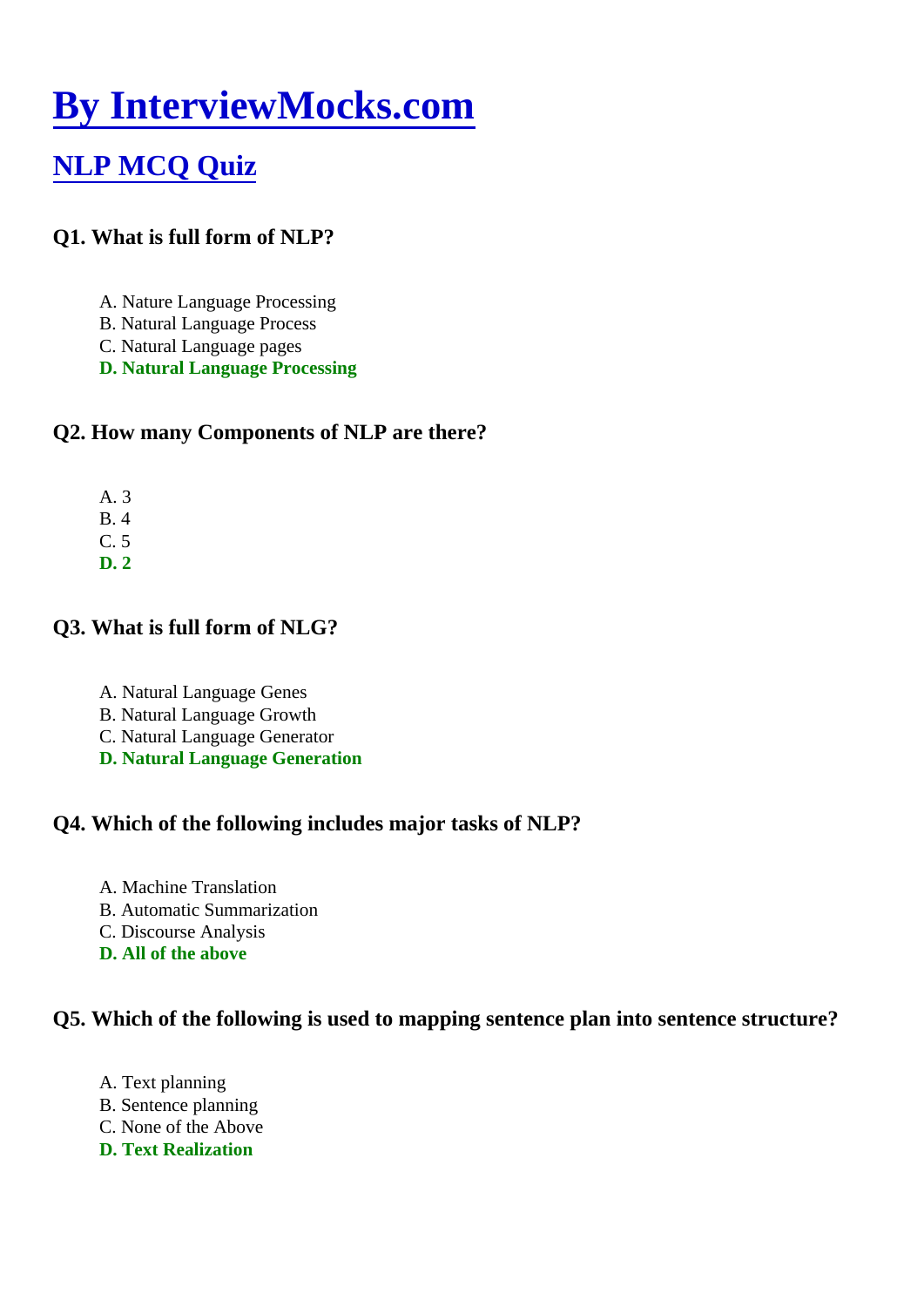#### **Q6. How many steps of NLP is there?**

- A. 4
- B. 3
- C. 6
- **D. 5**

# **Q7. In linguistic morphology \_\_\_\_\_\_\_\_\_\_\_\_\_ is the process for reducing inflected words to their root form**

- A. Rooting
- B. Text-Proofing
- C. Both Rooting & Stemming
- **D. Stemming**

#### **Q8. Which of the following is demerits of Top-Down Parser?**

A. inefficient B. It is hard to implement C. none of the Above **D. Slow speed**

#### **Q9. He lifted the beetle with red cap. contain which type of ambiguity ?**

- A. Lexical ambiguity B. Referential ambiguity C. None of the Above
- **D. Syntax Level ambiguity**

# **Q10. Given a sound clip of a person or people speaking, determine the textual representation of the speech**

- A. Text-to-speech B. Both A and B
- 
- C. None of the Above **D. Speech-to-text**

# **Q11. What is Machine Translation?**

- A. Converts human language to machine language
- B. Converts any human language to English
- C. Converts Machine language to human language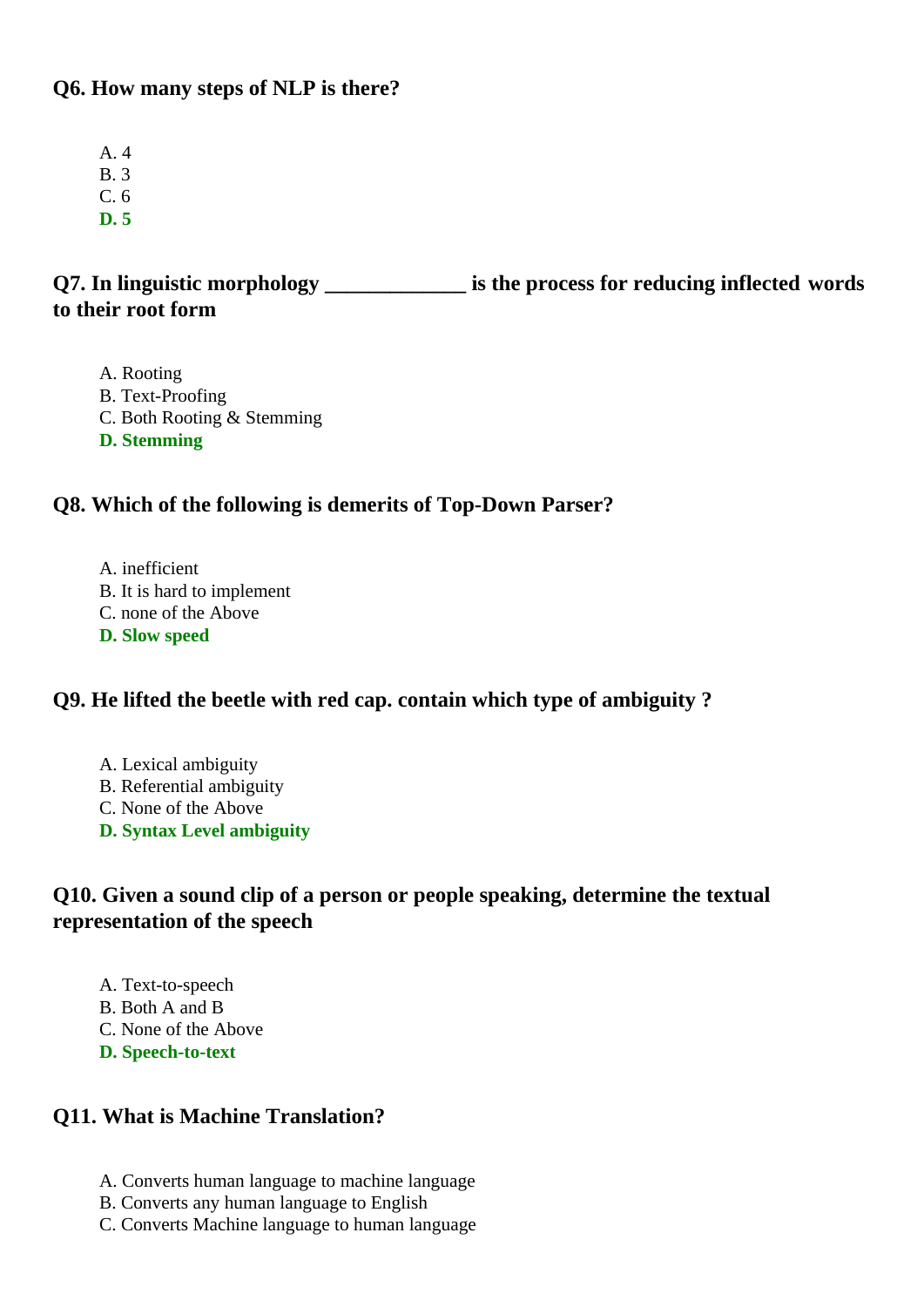#### **D. Converts one human language to another**

#### **Q12. I am tired. Contain which type of ambiguity ?**

A. Sementic ambiguity B. Syntax Level ambiguity C. Lexical ambiguity **D. None of the Above**

#### **Q13. Which of the following is merits of Context-Free Grammar?**

A. They are highly precise B. High speed C. All of the above **D. simplest style of grammar**

### **Q14. Many words have more than one meaning; we have to select the meaning which** makes the most sense in context. This can be resolved by \_\_\_\_\_\_\_\_\_\_\_\_\_\_\_\_\_\_\_\_\_\_\_\_

A. Fuzzy Logic B. Shallow Semantic Analysis C. All of the above **D. Word Sense Disambiguation**

#### **Q15. Parts-of-Speech tagging determines \_\_\_\_\_\_\_\_\_\_\_**

- A. part-of-speech for each word dynamically as per meaning of the sentence
- B. part-of-speech for each word dynamically as per sentence structure
- C. all part-of-speech for a specific word given as input
- **D. All of the above**

### **Q16. Which of the following is used study of construction of words from primitive meaningful units?**

- A. Phonology
- B. Shonology
- C. Morpheme
- **D. Morphology**

#### **Q17. What is Morphological Segmentation?**

A. None of the Above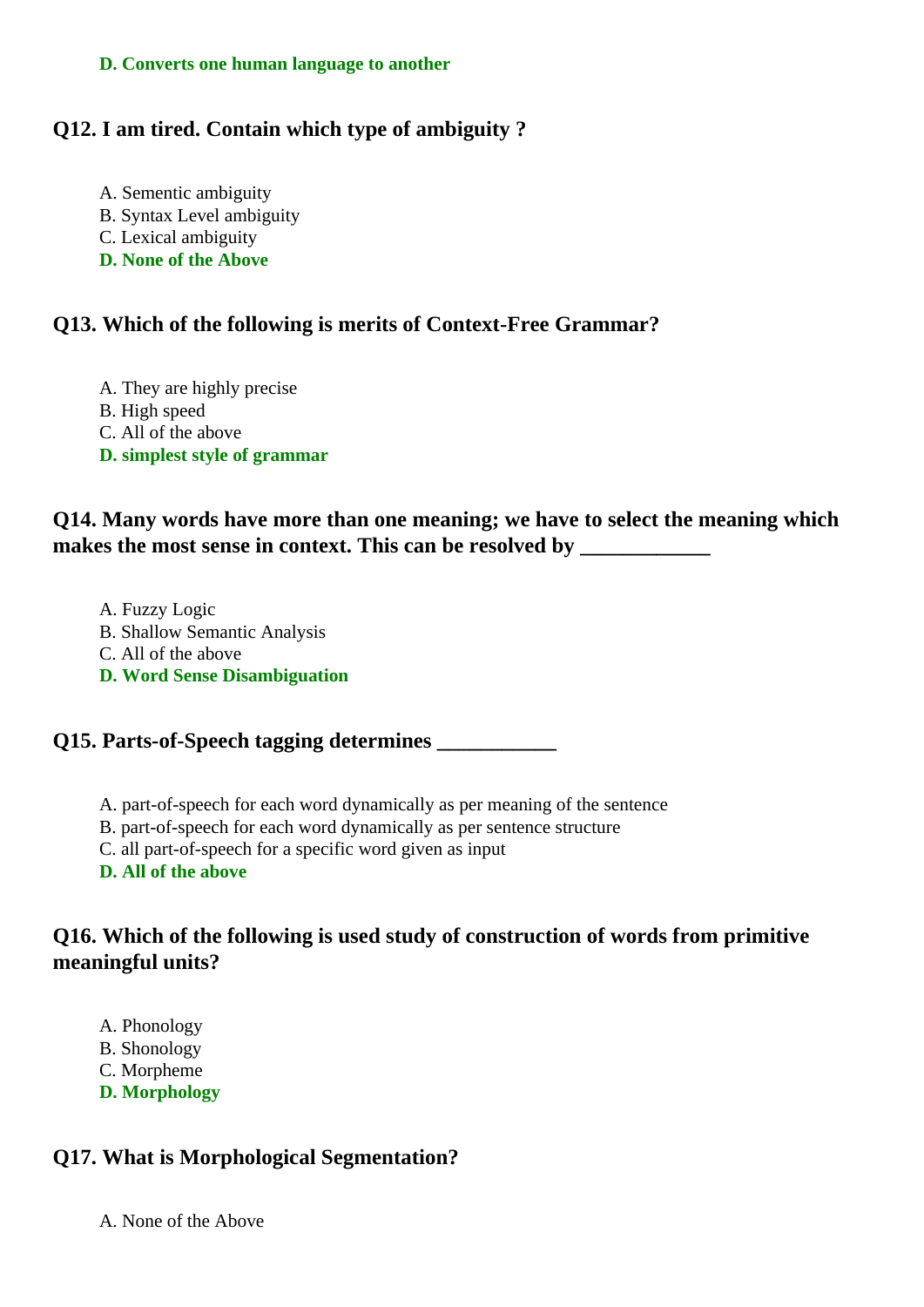- B. is an extension of propositional logic
- C. Does Discourse Analysis
- **D. Separate words into individual morphemes and identify the class of the morphemes**

#### **Q18. What is the main challenges of NLP?**

- A. Handling Tokenization B. Handling POS-Tagging C. All of the above
- **D. Handling Ambiguity of Sentences**

#### **Q19. What is full form of NLU?**

- A. Nature Language Understanding
- B. Natural Long Understanding
- C. None of the Above
- **D. Natural Language Understanding**

#### **Q20. What are the input and output of an NLP system?**

A. Speech and noise B. Noise and Written Text C. Noise and value **D. Speech and Written Text**

# **Q21. What will be the perplexity value if you calculate the perplexity of an unsmoothed language model on a test corpus with unseen words?**

A. 0 B. any non-zero value C. None of the above **D. Infinity**

#### **Q22. Which of the following NLP tasks use sequential labeling technique?**

A. Speech recognition B. Named Entity Recognition C. POS tagging **D. All of the above**

#### **Q23. In NLP, The algorithm decreases the weight for commonly used words and**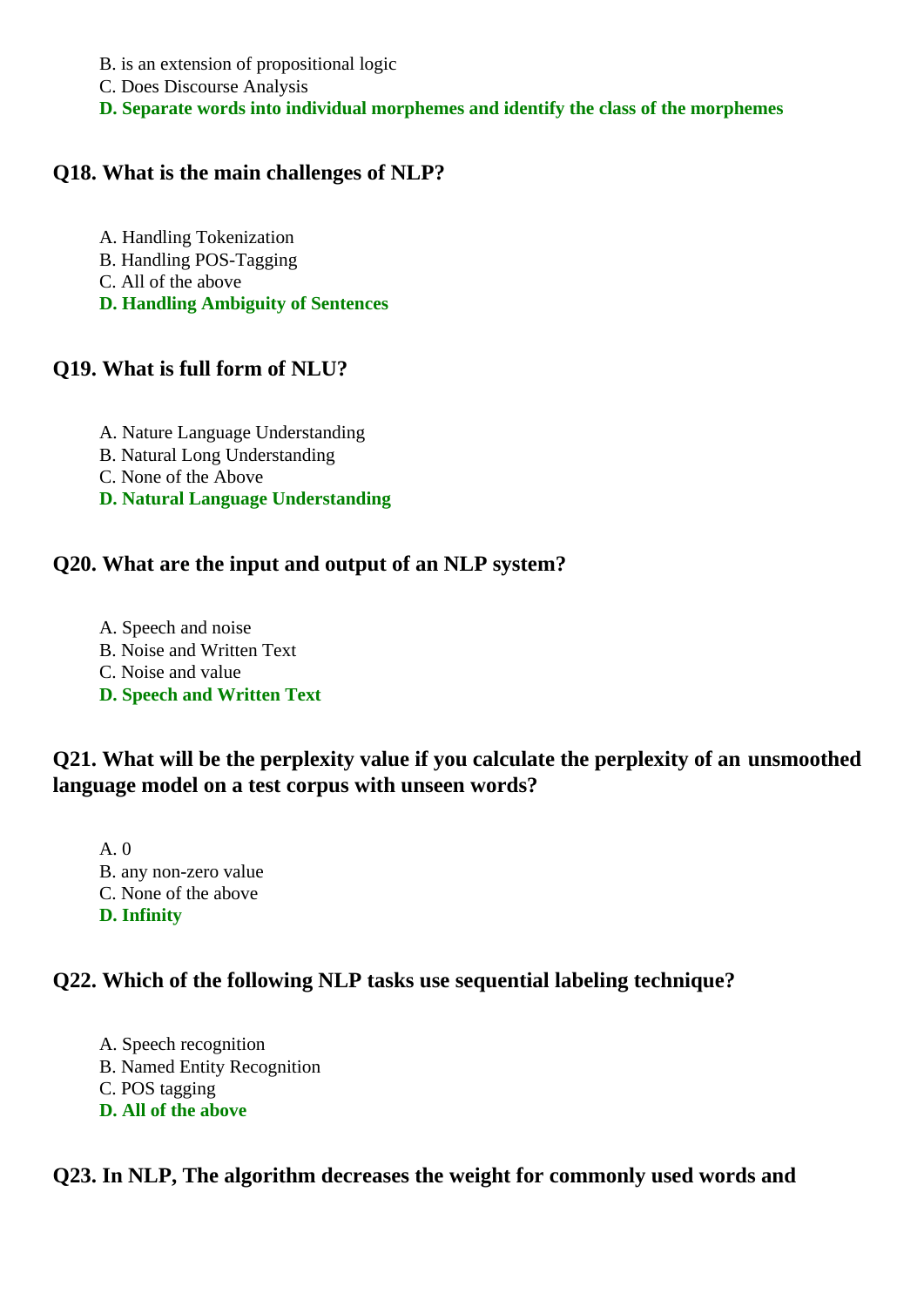#### **increases the weight for words that are not used very much in a collection of documents**

A. Term Frequency (TF) B. Word2Vec C. Latent Dirichlet Allocation (LDA) **D. Inverse Document Frequency (IDF)**

#### **Q24. Which of the below are NLP use cases?**

A. Speech Biometric

- B. Facial Recognition
- C. Detecting objects from an image

**D. Text Summarization**

# **Q25. Which one of the following are keyword Normalization techniques in NLP**

A. Part of Speech B. Named entity recognition C. Lemmatization **D. Stemming**

**Q26. Dissimilarity between words expressed using cosine similarity will have values significantly higher than 0.5**

A. FALSE **B. TRUE**

# **Q27. Which of the text parsing techniques can be used for noun phrase detection, verb phrase detection, subject detection, and object detection in NLP.**

- A. Continuous Bag of Words
- B. Skip Gram and N-Gram extraction
- C. Part of speech tagging
- **D. Dependency Parsing and Constituency Parsing**

#### **Q28. What are the possible features of a text corpus in NLP?**

A. Basic Dependency Grammar B. Part of Speech Tag C. Vector notation of the word **D. All of the above**